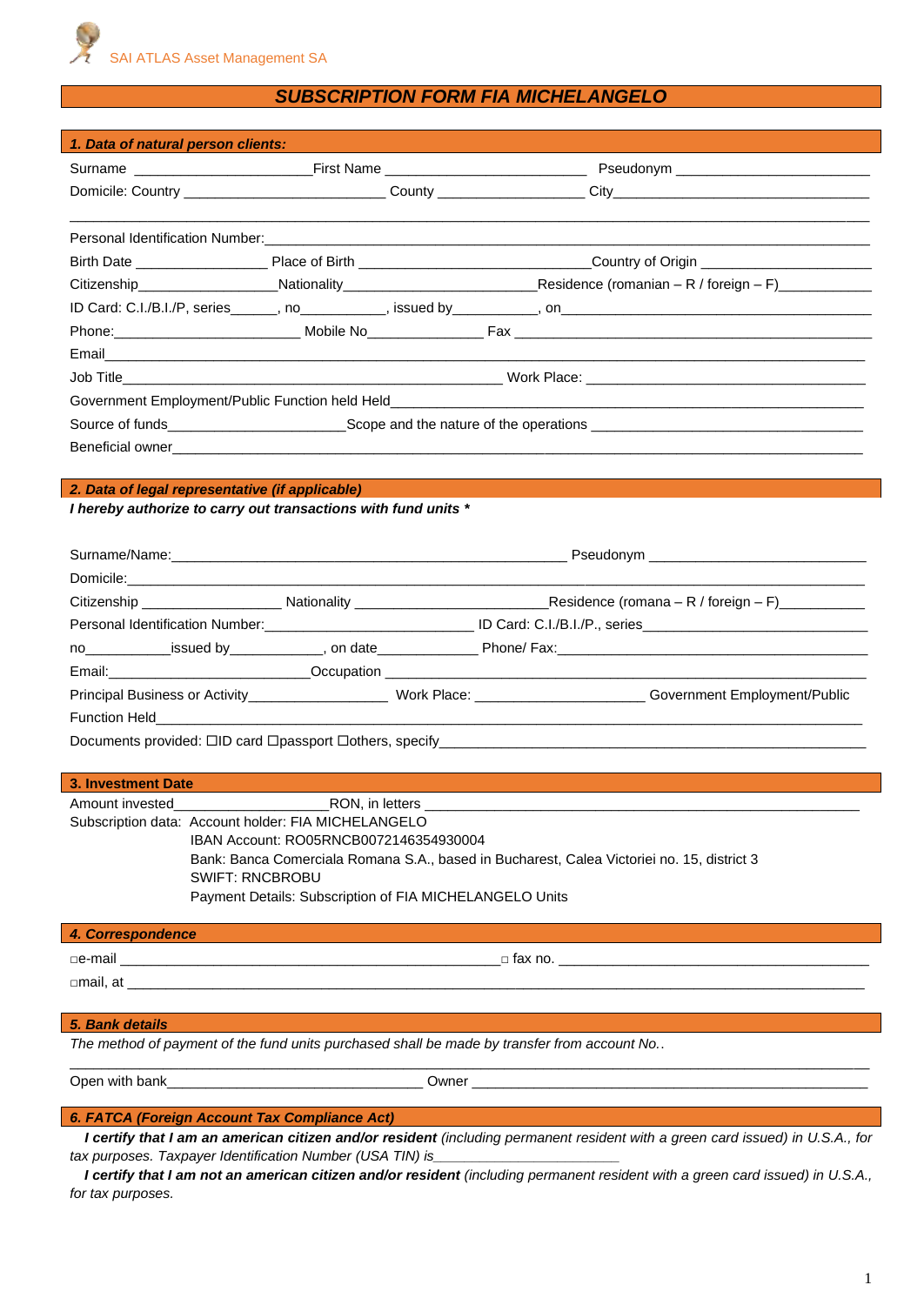#### *7. CRS (Common Reporting Standard)*

I am a fiscal resident in **Example 2** with taxpayer identification number\*

\**Taxpayer identification number (TIN) is required unless you are a tax resident in a country/jurisdiction that does not issue a TIN.*

### *8. Statements*

l

*I* hereby certify that I have received, read and agree with the provisions in the Issue Guide and Key Investor Document of the *closed-end investment fund MICHELANGELO.* 

- *By signing this subscription form, I understand that I become a part of the company agreement.*
- *I agree that my personal data be used for receiving further information, processed and stored to validate my status as investor in the closed-end fund Michelangelo and to conduct the fund operations.*
- *I declare that I have been aware of the money laundering legislation and the data provided in this form are correct and real.*
- *I declare that I have been informed of the risks associated with investing in closed-end investment funds.*

#### **9. Subscription Documents**

In order to accept and certify the subscription to the FIA MICHELANGELO, I submit the following documents to you:

- copy of a photo ID (CI/BI for Romanian citizens, national identity document/passport for citizens of the Member States of the European Union and the European Economic Area, passport - for citizens of third countries, with the words "according to the original":
- copy of a photo ID of the legal representative (CI/BI for Romanian citizens, national identity document/passport for citizens of the Member States of the European Union and the European Economic Area, passport - for citizens of third countries, with the words "according to the original");
- authenticated power of attorney, for the person empowered; the power of attorney must expressly contain the operations for which the person concerned is empowered and the specimen of the signature of the legal representative;
- $\Box$  proof/address from the bank from which the IBAN account and the personal identification number are derived.

#### **10. GDPR Information**

We inform you of the following information regarding your personal data:

SAI Atlas Asset Management SA complies with the legal provisions on the protection of personal data and implements technical and organisational measures to protect all operations relating directly or indirectly to personal data, which prevent unauthorised or unlawful processing, as well as accidental or unlawful loss or destruction.

SAI Atlas Asset Management SA processes your personal and real beneficieries data entered in the subscription and redemption forms for:

- performance of the contract signed with you, including carrying out the activities performed by SAI Atlas Asset Management SA in your interest by virtue of the signed documents;
- the fulfilment of tax obligations related to the subscription of the fund units;
- fulfilment of the obligations imposed by law on SAI Atlas Asset Management SA;
- knowledge of the clientele in order to prevent money laundering and combat terrorist financing;
- prevention of fraud and guarantee of bank secret by verifying the authenticity of the identity document presented;
- reporting transactions, if necessary;
- carrying out internal audits and investigations; administrative-financial management; management of conflicts of interest;
- the management of controls carried out by the supervisory authorities or authorities;
- ensuring security in the Society's premises; file keeping, storage (pre-archivation) and archiving of documents;
- implementation of personal data security measures.

Please note that your refusal to provide your data/intervention on the data you have provided to SAI Atlas Asset Management SA through the forms (SAI Atlas Asset Management SA documents) may be such as to prevent certification of the fund unit subscription operation.

Providing your personal data via the redemption form and the retention of a copy of your ID card is a legal obligation stipulated in Law 129/2019 and in ASF Regulation No. 13/2019, and your refusal to provide such documents can stop the process of certification of the fund unit subscription operation, i.e. your certification. as an investor of the Fund. In case of refusal, SAI Atlas Asset Management SA is exempt from liability.

SAI Atlas Asset Management SA does not use personal data for automated processing or profiling. SAI Atlas Asset Management SA uses technical means for storing data securely and does not process data for secondary purposes incompatible with the purposes for which it collected it.

SAI Atlas Asset Management SA strictly respects and ensures professional secrets and discloses personal data only for the fulfilment of your interests or the fulfilment of legal obligations.

SAI Atlas Asset Management SA reviews the collected data each year, analyzing the extent to which its retention is necessary for the mentioned purposes, your legitimate interests or the fulfilment of legal obligations.